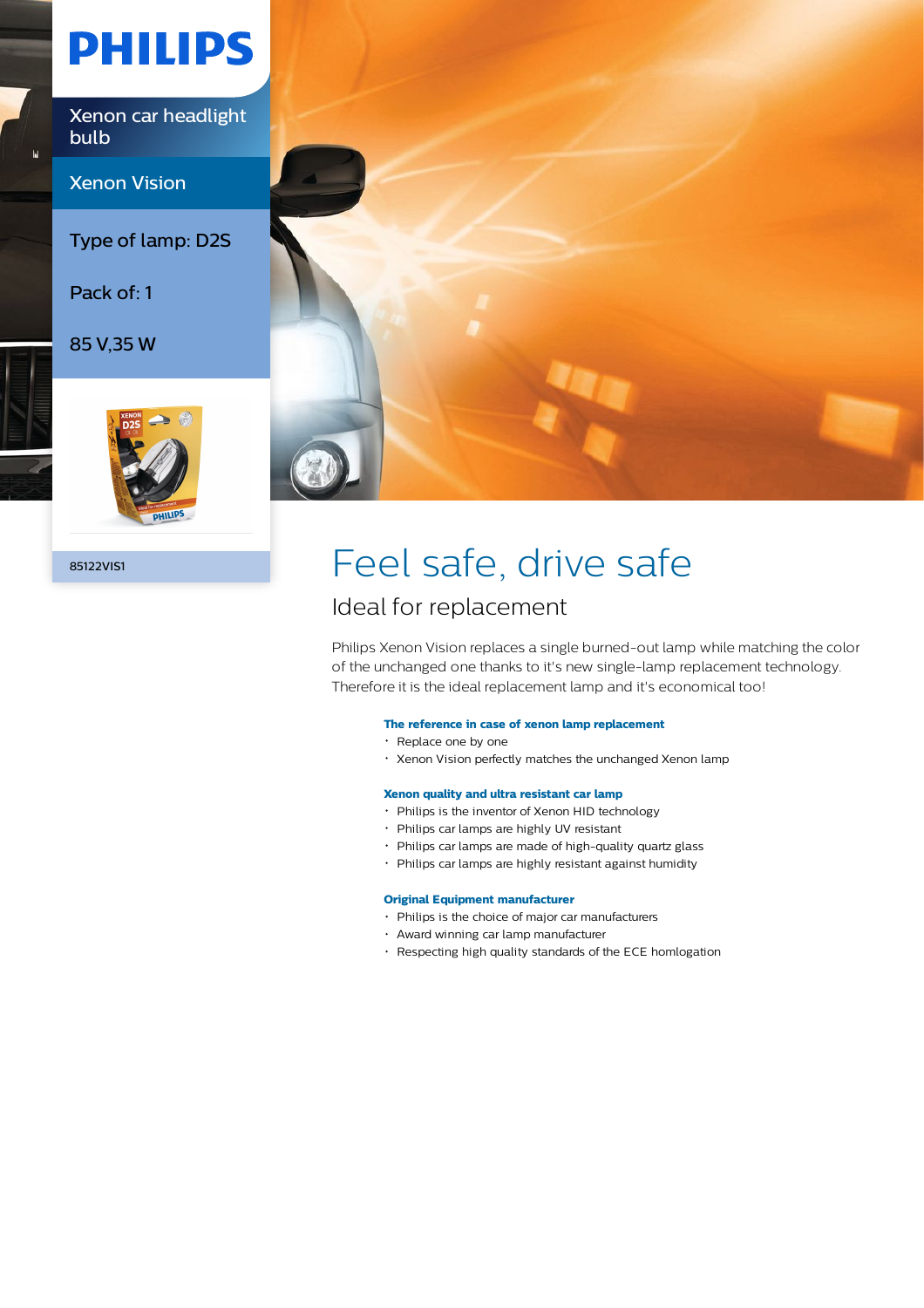#### **Car manufactuer choice**



For 100 years, Philips has been on the forefront of the automotive lighting industry, introducing technological innovations that have become standard on modern automobiles. Today, one in two cars in Europe and one in three worldwide is equipped with Philips lighting

#### **ECE homlogation**

Philips automotive products and services are considered best-in-class in the Original Equipment Manufacturer market and the aftermarket. Manufactured from high quality products and tested to the highest specifications, our products are designed to maximize the safety and comfort of our customers' driving experience. Our entire product range is thoroughly tested, controlled and certified (ISO 9001, ISO 14001 and QSO 9000) to the highest ECE requirements. Put simply, this is quality you can trust.

#### **Rewarded Car lamps**



Our lamps are often rewarded by automotive experts

#### **Economical choice**

Thanks to it's single lamp replacement technoology Xenon Vision allows you to change your bulbs one by one while matching the color temperature of the unchanged lamp. It is the most economical choice for lamp replacement.

#### **Original Xenon technology**



Xenon HID (High Intensity Discharge) lamps offer twice as much light for safer driving in all conditions. As a mattter of fact, the intense white light produced by the Xenon HID lamps is comparable to daylight. Studies have demonstrated that xenon automotive lighting helps drivers to concentrate on the road and to distinguish obstacles and road signs much faster than traditional lamps.

#### **Single-lamp replacement**

Philips Xenon Vision replaces a single burnedout lamp while matching the color of the unchanged one. Its new single-lamp replacement technology allows for one-by-one replacement while still matching the color temperature of the unchanged lamp. Thus, Xenon Vision is the perfect solution for singlelamp replacement.

#### **UV Resistant**



Philips special anti-UV coating technology protects the headlights against harmful ultraviolet radiation, making Philips UV-coated quartz glass perfect for all driving conditions and ensures their longevity

#### **High quality quartz glass**



UV-Quartz glass is stronger than hard glass and highly resistant to temperature extremes and vibrations, which eliminates the risk of explosion. Philips quartz-glass lamps are able to withstand severe thermal shock. With the capability of increased pressure inside the lamp, UV-quartz glass is able to produce a more powerful light.

#### **Resistance against humidity**

Only a burning bulb made of quartz glass can resist thermal shocks : if a drop of cold water touches the hot bulb, which can happen when you drive through water with a broken headlight unit.